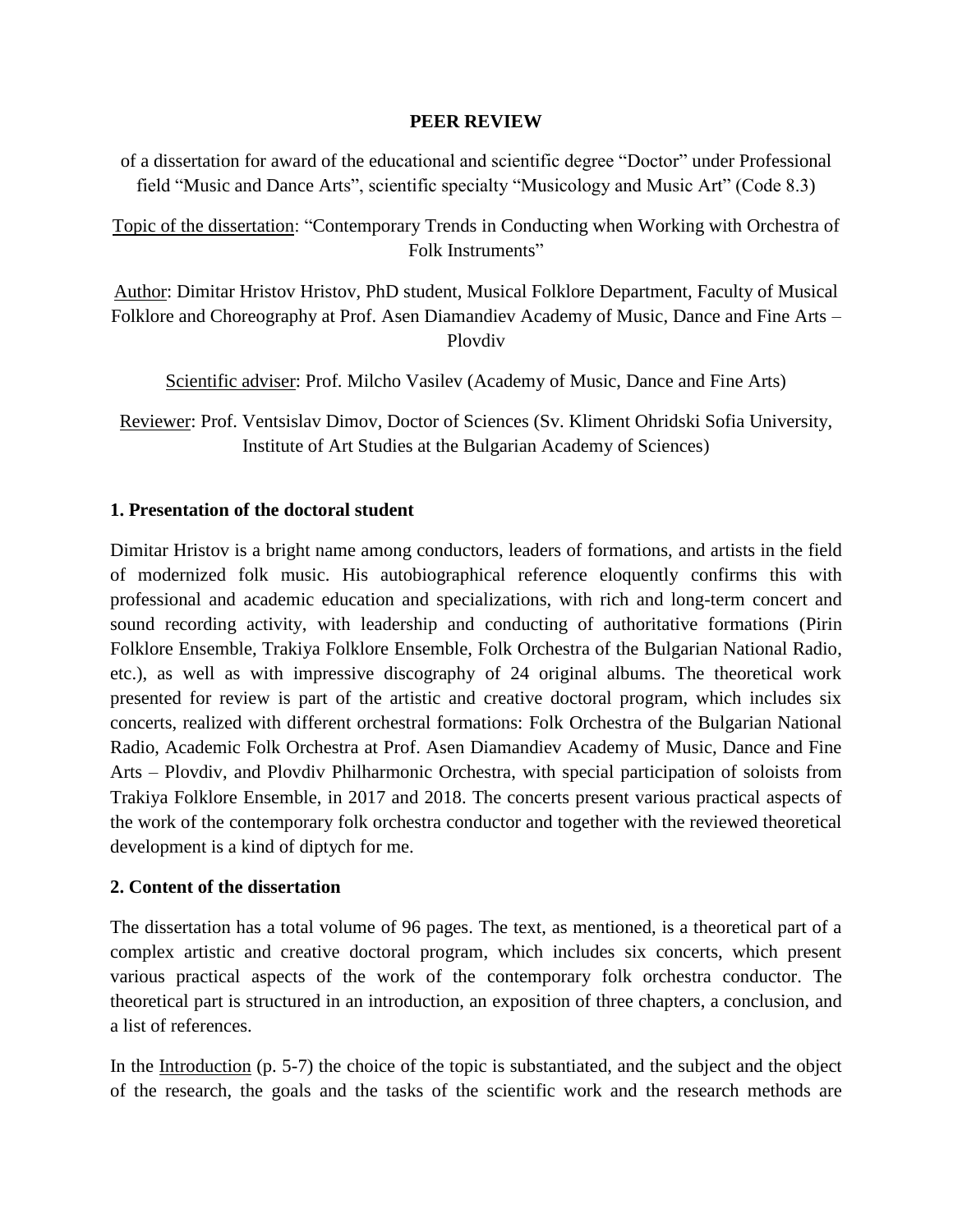indicated. In another separate part, which the author has called "Theoretical Review" (p. 8-11) and which can be accepted as part of the Introduction, an attempt is made for an analytical reading of Bulgarian research and publications on a wide range of issues related to the topic of labor – the treatments and debates related to them, the orchestra with folk instruments, conducting problems (publications of B. Abrashev, T. Prashanov, V. Todorov, V. Atanasov, M. Vasilev, K. Buradzhiev, D. Hristova, etc.).

Chapter One, entitled "The Conductor of an Orchestra of Folk Instruments until the 90s of the XX Century" (p. 12-42), is a brief historical account of the emergence, separation, and recruitment of the orchestra of folk instruments. Prominent instrumentalists, orchestras and conductors are pointed out, as the review begins chronologically with the first groups of folk instruments in Radio Sofia from the second half of the 1930s, continues with the creation of the first amateur and professional ensembles in the late 1940s and early 1950s, and reaches the orchestras from the early 1990s. Emphasis is placed on the contribution of the conductors Boris Petrov, Kosta Kolev, Aleksandar Kokareshkov and Hristo Urumov.

Chapter Two – "The Contemporary Conductor of an Orchestra of Folk Instruments" (p. 43-62) presents the author's observations on the work of folk music orchestras over the past 30 years and brings out the brightest conductors, embodying contemporary trends in conducting orchestras of folk instruments: Milcho Vasilev, Hristofor Radanov, Georgi Andreev, Vladimir Vladimirov. Hristov makes an attempt at his own typology of the multifunctional figure of the conductor: manager, composer, arranger, pedagogue, and mediator.

Chapter Three – "Sound Recording Activity – an Integral Part of the Portrait of the Contemporary Folk Orchestra" (p. 63-86) is dedicated to one of the specific activities of the contemporary conductor: the sound recording activity of the orchestra of folk instruments. Here Hristov is in his element – the main problems in the preparation and realization of a sound recording with the participation of soloists, vocal groups and choirs are presented convincingly and in detail, as well as the problems in the notation and when working with obscene works, taking into account the different compositional, orchestral, and stylistic skills of the authors.

The conclusion (p. 87-90) summarizes the content of the work and highlights its contributions.

The appendices are included in the text and defined by the author as "minimum number of graphic illustrations – 11 musical examples and 101 explanatory notes below the line", at the expense of the actual appendices left outside the text – the concert performances in front of audience.

The bibliography includes 87 titles – the rubric "Bibliography" includes mixed scientific, pedagogical, educational and methodical, together with popular scientific and applied texts in Cyrillic.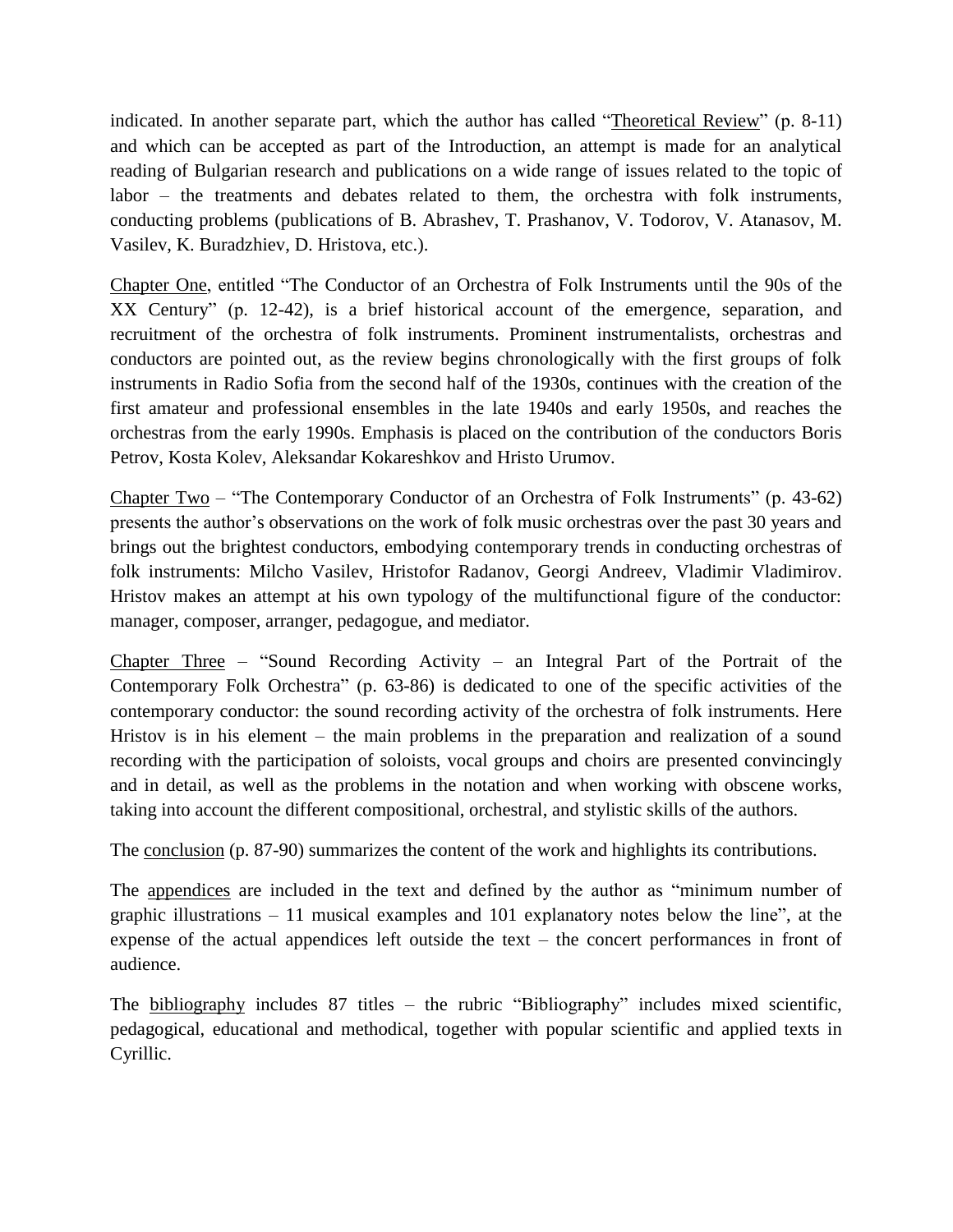The abstract (43 pages) correctly conveys the content of the dissertation. There is no list of publications on the topic, but the attached file with the autobiography indicates the author's music albums as publications.

# **3. Contributions**

The personal contributions of the doctoral student and the work are listed in a self-report and indicate that the dissertation is contributing in two directions: as a systematization and approach (4 contributions) and as a pioneering work (8 contributions). The systematization of the development processes is also diachronic from the position of the contemporary conductor of an orchestra of folk instruments. The analytical readings of the conductor's activities (concert, recording, the conductor as a composer, arranger, pedagogue, mediator, and manager) are from the positions of "active practicing conductor". The author insists that in his dissertation many things are done "for the first time": a detailed analysis of the work of the conductor of an orchestra of folk instruments, analysis of the activity of bright conducting figures from the present, classification of the functionality of the conductor of an orchestra of folk instruments, description of a complex of rehearsal, concert and recording activities as a task of the conductor, author's systematization of the various conducting activities related to the work of the orchestra of folk instruments, a detailed picture of the rehearsal and recording process of the orchestra of folk instruments from the position of the conductor, an attempt for systematization of the problems of the notation in the scores for an orchestra of folk instruments, as well as derivation of the production activity as an integral part of the modern activity of the conductor of an orchestra of folk instruments.

Other achievements of the doctoral student can be added to the contributions indicated in the selfreport. The choice of the topic is important because it combines the personal motivation and competence of the author. The  $\frac{approxch}{dt}$  – to combine reading of previous texts with personal practical experience and to look for the typology of phenomena through knowledge and cognition – is a success of Hristov, who convinces us in his vision of the conductor as a synthetic figure uniting the qualities of musician, mediator, and art manager. The research is up-to-date – dynamic and current phenomena and processes are placed on analytical reading. The text supports and consolidates the main, artistic, and creative part of the doctoral dissertation and proves that Hristov has competence and expert qualities in the researched problem. Perhaps the greatest merit of the work is its resources for practical applicability – the processes and problems of conducting in orchestras of folk instruments gathered in the research focus would be a valuable guide for both conductors and anyone interested in the realization of stage and media transformations of traditional music in the contemporary situation.

# **4. Notes and recommendations**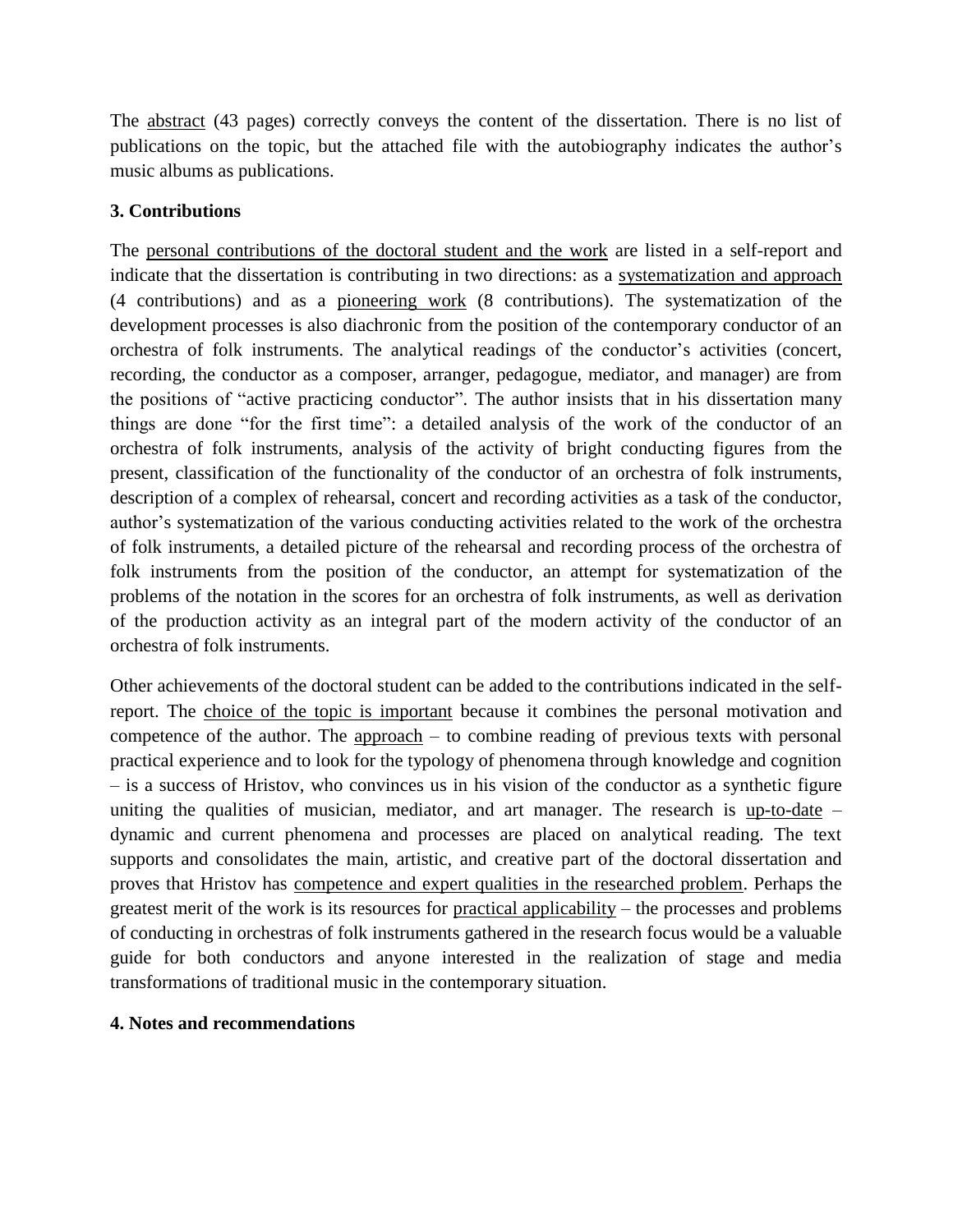These contributions can be specified. Perhaps the typology of the many contributions would have been a more appropriate approach to consolidate and present more convincingly in several observable areas the positive aspects of the dissertation.

The so-called "theoretical review" at the beginning of the text is incomplete (for example, among the authors who problematize the treatments and debates around them in Bulgarian science, key names and texts are omitted, such as Nikolay Kaufman, Todor Todorov, Todor Dzhidzhev, Lozanka Peycheva, etc.) and eclectic (the diversity of theoretical, journalistic, educational and methodical texts is not articulated, from different fields of research of traditional music: theoretical, on the issues of folklore modernity, organology, etc.; and practical, related to the practice of recreating modernized and written traditional music). It is not well enough substantiated and it is not clear why "the most directly corresponding to the topic of the present work" (which is focused on conducting when working with an orchestra of folk instruments) is a monograph on choir, sharing the personal experience of the choir leader of "The Mystery of the Bulgarian Voices".

The common denominator "bibliography" includes scientific literature, popular texts and journalism, manuscripts and periodicals. The sources entered as a footnote are missing in the reference to the sources at the end of the text. These Internet resources are not suitable for scientific work (instead of articles from Wikipedia, more convincing texts could be sought for reference and argumentation).

Finally, the author of the text, unlike the artist-conductor, who is in the spotlight in the concert part of the dissertation, remains hidden, perhaps because of some unnecessary modesty or presumption of objectivity. I think as a researcher that for those tempted by the anthropology of music, its personality, and socio-cultural and media functioning, a monograph in which a conductor and artist, at the same time a bright media figure like Dimitar Hristov, would be present as an object of research and self-monitoring, would be valuable. Such is my wish for the future fate of this work – edited, expanded and in-depth, to be published as a book, and why not with an audiovisual application containing an extract from the concerts not only as part of the procedure but also as part of the study.

# **5. Conclusion**

The dissertation "Contemporary Trends in Conducting when Working with Orchestra of Folk Instruments" by Dimtar Hristov Hristov, doctoral student at the Musical Folklore Department, Faculty of Musical Folklore and Choreography at Prof. Asen Diamandiev Academy of Music, Dance and Fine Arts – Plovdiv meets the requirements of the Act for the Development of the Academic Staff in the Republic of Bulgaria and the Regulations for its implementation for the award of the educational and scientific degree "Doctor". The reviewed work is part of a largescale artistic and creative work, explores important musical and folklore issues, develops and enriches existing knowledge, fills existing gaps in the study of modern orchestras with